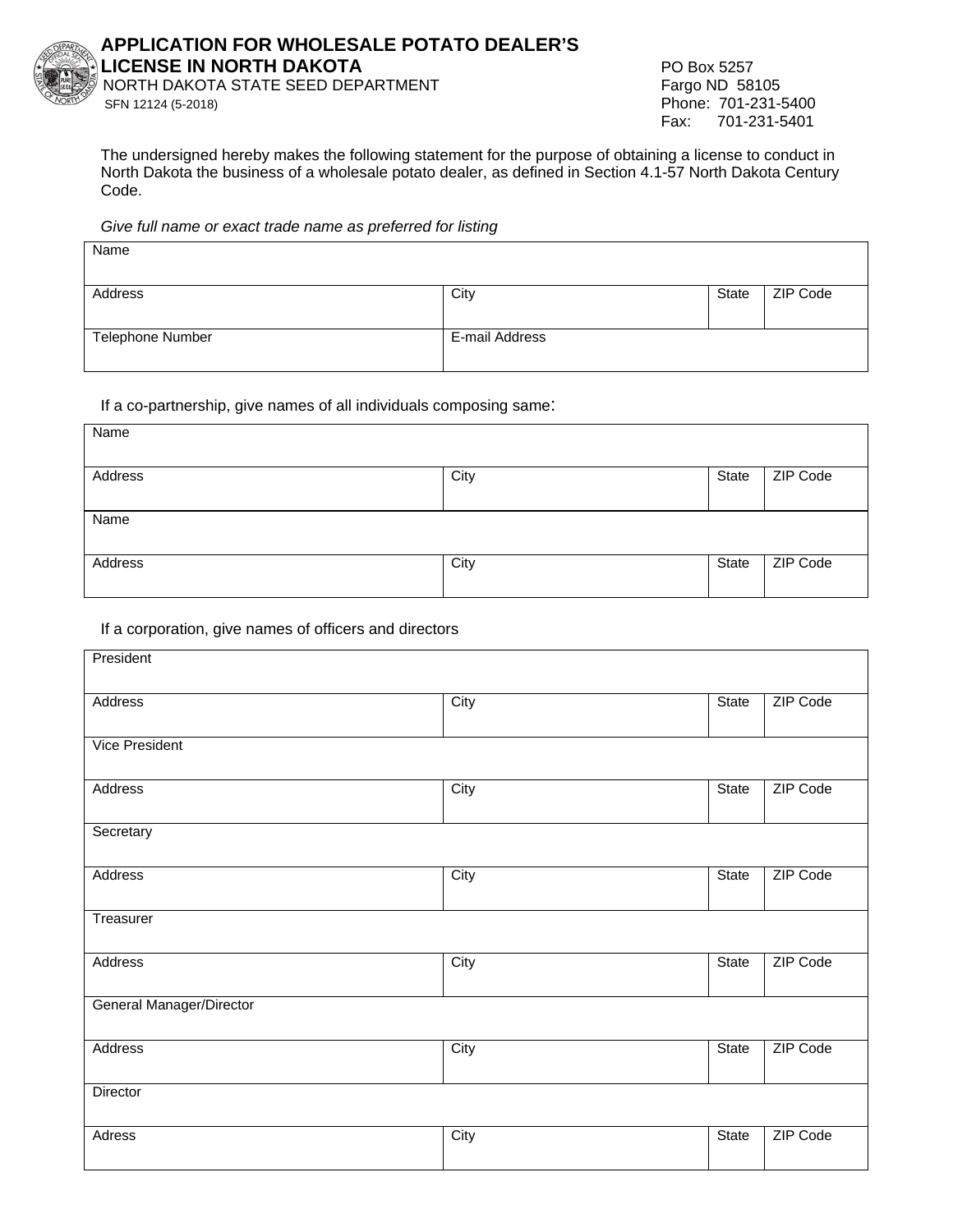

## **APPLICATION FOR WHOLESALE POTATO DEALER'S LICENSE IN NORTH DAKOTA** PO Box 5257

NORTH DAKOTA STATE SEED DEPARTMENT

SFN 12124 (5-2018) Phone: 701-231-5400 Fax: 701-231-5401

| If a corporation,  |                   |
|--------------------|-------------------|
| State Incorporated | Date Incorporated |
|                    |                   |
|                    |                   |

Address of principal office

| Address<br>- - - | City | State<br>- - - - - - | ZIP<br>Code<br>. |
|------------------|------|----------------------|------------------|
|                  |      |                      |                  |

| Authorized capital | Capital subscribed for | Capital Paid in Cash |
|--------------------|------------------------|----------------------|
|                    |                        |                      |
|                    |                        |                      |

#### Location of office handling North Dakota business

| ddress<br>. | City | <b>State</b><br>- - - - - - | ZIP<br>Code |
|-------------|------|-----------------------------|-------------|
|             |      |                             |             |

## Party in charge of North Dakota business

| Name    |      |       |          |
|---------|------|-------|----------|
| Address | City | State | ZIP Code |

#### Estimated largest quantity of potatoes bought or handled in this state in any one month:

| Hundred Weight (CWT) | Dollar Amount |
|----------------------|---------------|
|                      |               |
|                      |               |

## Total quantity of potatoes bought or handled in this state last year:

| Hundred Weight (CWT) | Dollar Amount |
|----------------------|---------------|
|                      |               |
|                      |               |
|                      |               |
|                      |               |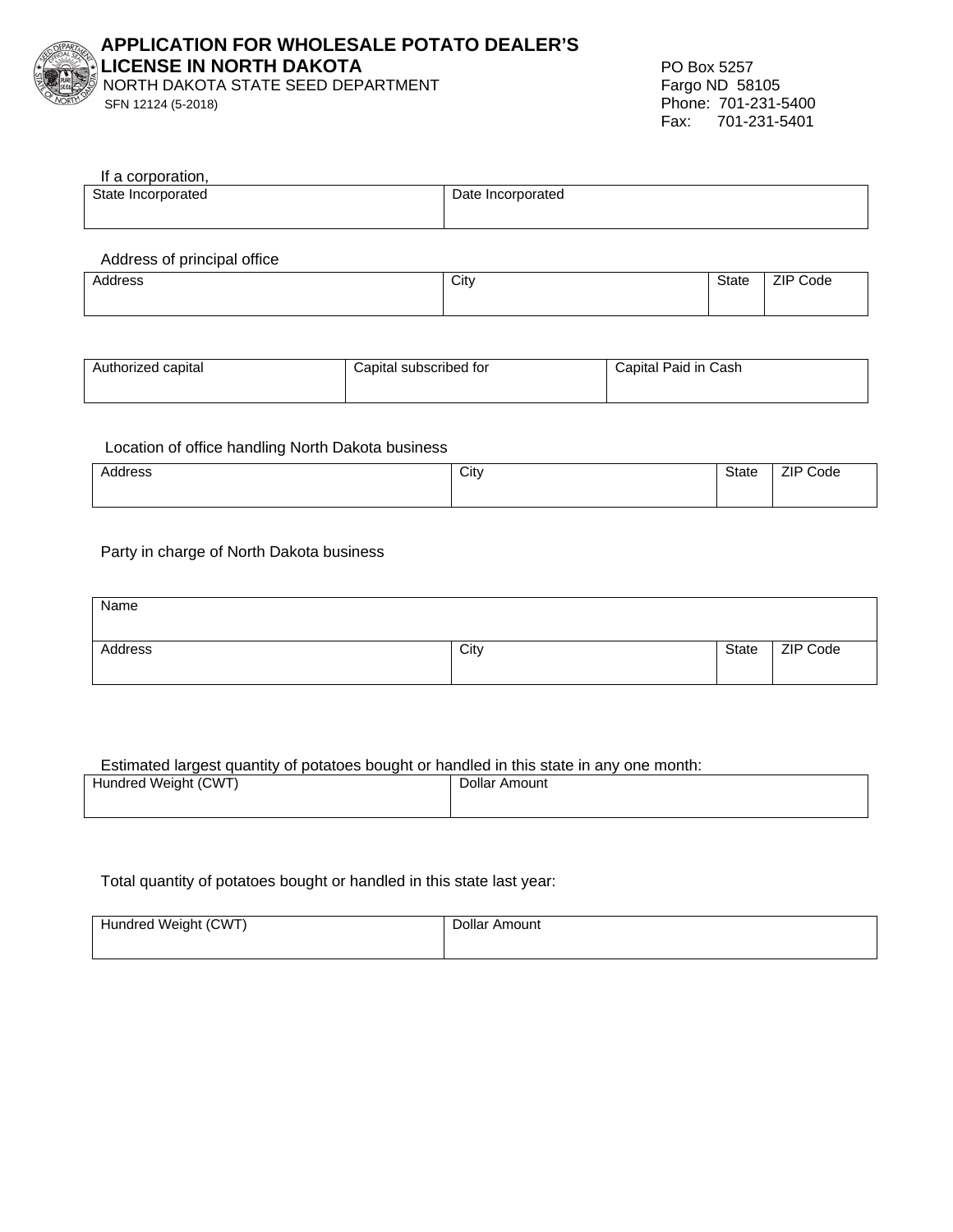

**APPLICATION FOR WHOLESALE POTATO DEALER'S LICENSE IN NORTH DAKOTA** PO Box 5257 NORTH DAKOTA STATE SEED DEPARTMENT SFN 12124 (5-2018) Phone: 701-231-5400

Fax: 701-231-5401

|  | Statement of Applicant's assets and liabilities or enclosed financial statement as of |  |
|--|---------------------------------------------------------------------------------------|--|
|  |                                                                                       |  |

| Date |  |  |
|------|--|--|
|      |  |  |

| <b>Assets</b>                                                         | <b>Liabilities</b>                                          |  |
|-----------------------------------------------------------------------|-------------------------------------------------------------|--|
| Cash on hand not deposited in<br>bank                                 | Capital Stock paid (if any)                                 |  |
| Cash deposited in banks (state                                        | Borrowed money (if none, write                              |  |
| names.)                                                               | "none") Mortgages or other                                  |  |
|                                                                       | obligations due on Real Estate (if                          |  |
|                                                                       | none, write none)                                           |  |
|                                                                       |                                                             |  |
|                                                                       |                                                             |  |
| Real Estate, consisting of:                                           | Due on Stocks & Bonds (if none,                             |  |
|                                                                       | write "None"                                                |  |
|                                                                       |                                                             |  |
|                                                                       |                                                             |  |
| In whose name is title to real                                        | <b>Homestead Exemptions</b>                                 |  |
| estate?                                                               |                                                             |  |
|                                                                       | Bills Payable (if none, write "None"                        |  |
|                                                                       |                                                             |  |
| Stocks & Bonds (market value)                                         | Accounts Payable                                            |  |
| Merchandise on hand, in storage,<br>rolling or otherwise (cash value) | Other liabilities, list in detail<br>(if none, write "None" |  |
| <b>Bills Receivable</b>                                               |                                                             |  |
| <b>Accounts Receivable</b>                                            |                                                             |  |
|                                                                       |                                                             |  |
| Other Assets (describe in detail)                                     |                                                             |  |
|                                                                       |                                                             |  |
|                                                                       |                                                             |  |
|                                                                       |                                                             |  |
| <b>TOTAL ASSETS</b>                                                   | <b>TOTAL LIABILITIES</b>                                    |  |

Is the applicant (or applicants) a surety or an endorser upon any bond, note or other obligation not included in the liabilities shown above? the liabilities shown above?  $\Box$  Yes  $\Box$  No **Explain** 

To what extent do you grow or contract growing potatoes?

| Are there any judgements against you?<br>Yesi<br>No |
|-----------------------------------------------------|
| Explain                                             |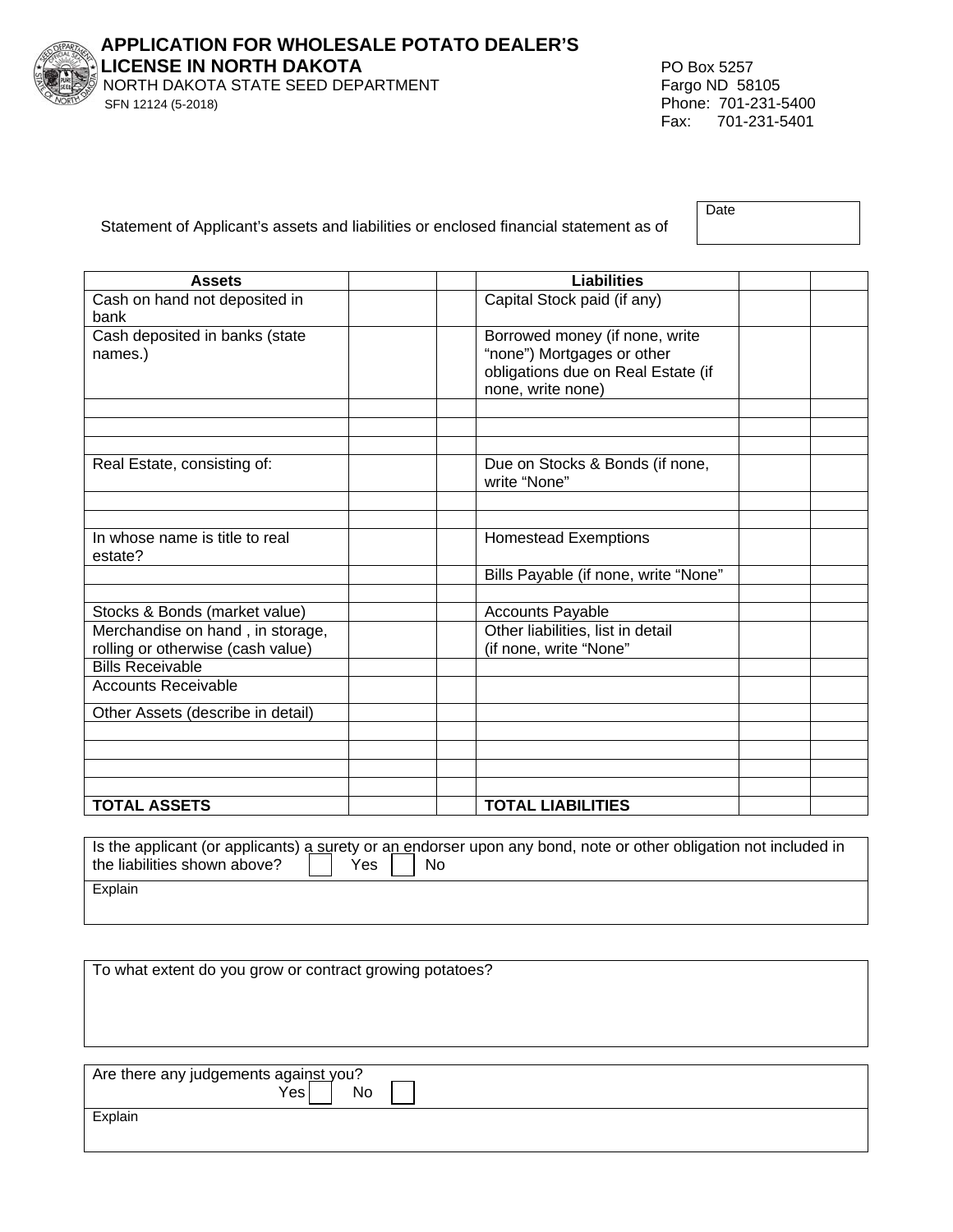| <b>APPLICATION FOR WHOLESALE POTATO DEALER'S<br/>LICENSE IN NORTH DAKOTA<br/>NORTH DAKOTA STATE SEED DEPARTMENT<br/>SEN 12124 (5-2018)</b> |
|--------------------------------------------------------------------------------------------------------------------------------------------|
|                                                                                                                                            |
| SFN 12124 (5-2018)                                                                                                                         |

| Are you threatened with any lawsuits?<br>Yes<br>No                                                                                                                                                                                    |  |  |  |  |  |  |
|---------------------------------------------------------------------------------------------------------------------------------------------------------------------------------------------------------------------------------------|--|--|--|--|--|--|
| Is any suit, action or proceeding pending against applicant (or applicants) or either of any of them, which<br>directly or indirectly relates to potatoes purchased or received on consignment by the applicant?<br><b>No</b><br>Yesl |  |  |  |  |  |  |
| If yes, provide plaintiff's name and address and nature of such action:                                                                                                                                                               |  |  |  |  |  |  |
| Does applicant (or applicants) have similar license (covering potatoes or other produce)<br>Name of State<br>in any other states?<br>Yes<br>No                                                                                        |  |  |  |  |  |  |
| Has any individual or party to this application ever had a similar license (covering potatoes or other products)<br>refused, canceled or suspended or revoked in any other state?<br>No<br>Yes                                        |  |  |  |  |  |  |
| Name places and dates if any                                                                                                                                                                                                          |  |  |  |  |  |  |
| Have you ever received or accepted any potatoes from North Dakota or elsewhere for which the seller or<br>consignor has not been paid?<br>No<br>Yes                                                                                   |  |  |  |  |  |  |
| Name places, names and dates if any                                                                                                                                                                                                   |  |  |  |  |  |  |
| Actual or approximate number of points in North Dakota where licensee will be operating a branch house and<br>need duplicate license                                                                                                  |  |  |  |  |  |  |
| (Make application for these, and list them individually on our form No. 41)                                                                                                                                                           |  |  |  |  |  |  |
| Are you familiar with provisions of the Dealer's Licensing Act (Chapter 4.1-57, North Dakota Century Code) and<br>the Labeling and Inspection Requirements (Chapter 4-.1-55, North Dakota Century Code)?<br>Yes<br>No                 |  |  |  |  |  |  |
|                                                                                                                                                                                                                                       |  |  |  |  |  |  |
| Do you agree to conduct your business in accordance with the above named acts (in No. 22) and the official<br>regulations in force thereunder?<br>Yes<br>No                                                                           |  |  |  |  |  |  |
| References as to record, character and business standing of the applicant (or applicants)                                                                                                                                             |  |  |  |  |  |  |
| <b>Business</b><br><b>State</b><br>Name<br>City                                                                                                                                                                                       |  |  |  |  |  |  |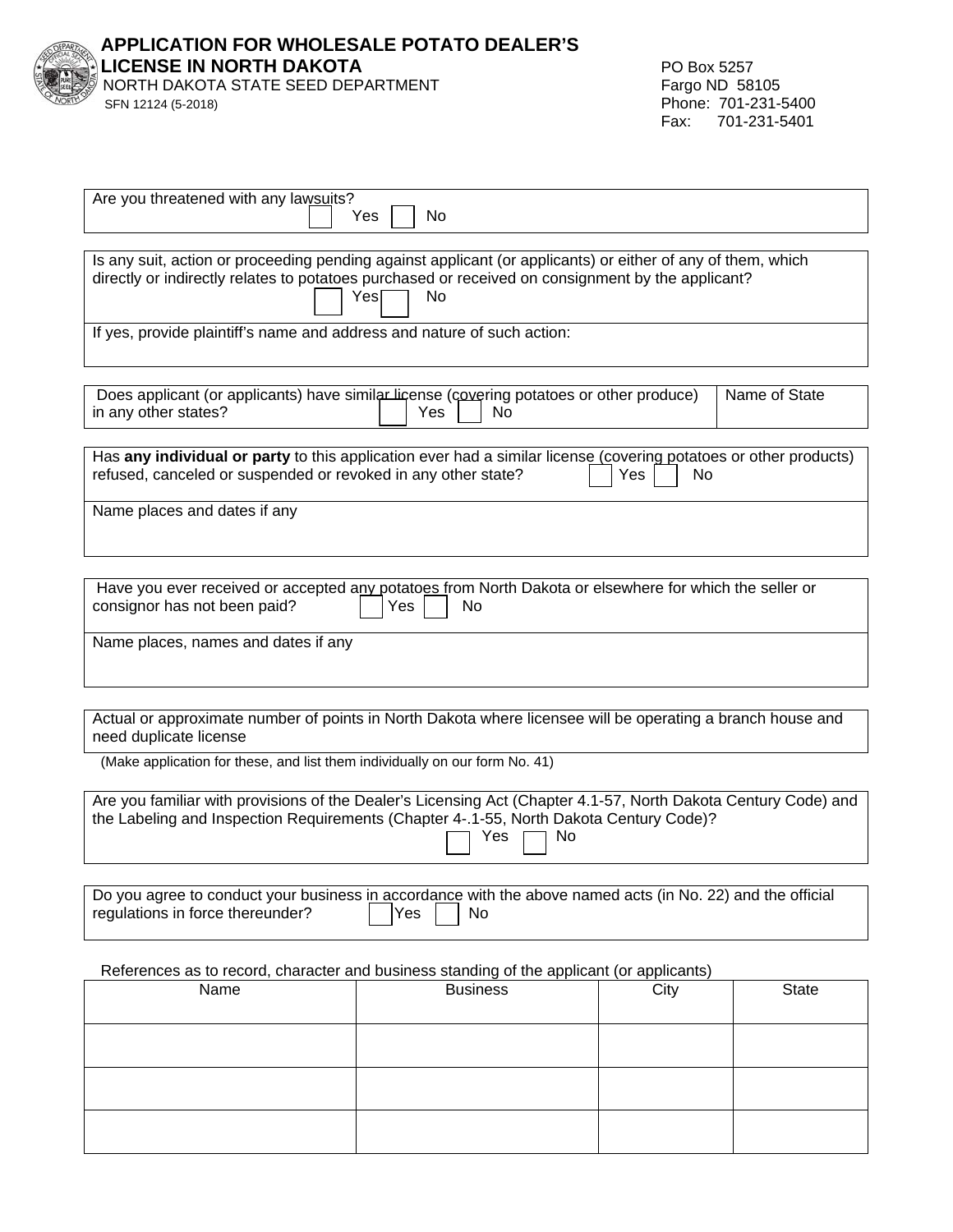| LICENSE IN NORTH DAKOTA<br>NORTH DAKOTA STATE SEED DEPARTMENT<br>SFN 12124 (5-2018)                                                                                                                                            | PO Box 5257<br>Fargo ND 58105<br>Phone: 701-231-5400<br>Fax: 701-231-5401                                                                                                                                                              |
|--------------------------------------------------------------------------------------------------------------------------------------------------------------------------------------------------------------------------------|----------------------------------------------------------------------------------------------------------------------------------------------------------------------------------------------------------------------------------------|
|                                                                                                                                                                                                                                | SIGN AND ACKNOWLEDGE ON NEXT PAGE                                                                                                                                                                                                      |
|                                                                                                                                                                                                                                | (Individual, Firm, or Corporation Name)                                                                                                                                                                                                |
|                                                                                                                                                                                                                                | By the control of the control of the control of the control of the control of the control of the control of the control of the control of the control of the control of the control of the control of the control of the contr         |
|                                                                                                                                                                                                                                | By<br>(Signature and Title of Individual Representing Applicant)                                                                                                                                                                       |
| <b>Corporate Seal</b><br>sign here:<br>Affix                                                                                                                                                                                   | Each additional co-partnership member must                                                                                                                                                                                             |
|                                                                                                                                                                                                                                | <b>Acknowledgment</b>                                                                                                                                                                                                                  |
|                                                                                                                                                                                                                                |                                                                                                                                                                                                                                        |
|                                                                                                                                                                                                                                |                                                                                                                                                                                                                                        |
|                                                                                                                                                                                                                                | to me personally known and known to me to be the individual described in and who executed the foregoing                                                                                                                                |
|                                                                                                                                                                                                                                | Notary Public<br>Do not neglect to supply the \$200.00 license fee. The fee for duplicate licenses is \$1.00.                                                                                                                          |
|                                                                                                                                                                                                                                | License No.                                                                                                                                                                                                                            |
|                                                                                                                                                                                                                                | Application No.                                                                                                                                                                                                                        |
|                                                                                                                                                                                                                                | <b>APPLICATION FOR</b><br><b>POTATO DEALER'S LICENSE</b>                                                                                                                                                                               |
|                                                                                                                                                                                                                                | Date Application Received<br><u>Date Application</u><br>Received  Late Annual Constant Constant Constant Constant Constant Constant Constant Constant Constant Constant Constant Constant Constant Constant Constant Constant Constant |
|                                                                                                                                                                                                                                |                                                                                                                                                                                                                                        |
|                                                                                                                                                                                                                                |                                                                                                                                                                                                                                        |
|                                                                                                                                                                                                                                |                                                                                                                                                                                                                                        |
| Date Approved Date Superior Contract Contract Contract Contract Contract Contract Contract Contract Contract Contract Contract Contract Contract Contract Contract Contract Contract Contract Contract Contract Contract Contr |                                                                                                                                                                                                                                        |

**APPLICATION FOR WHOLESALE POTATO DEALER'S**